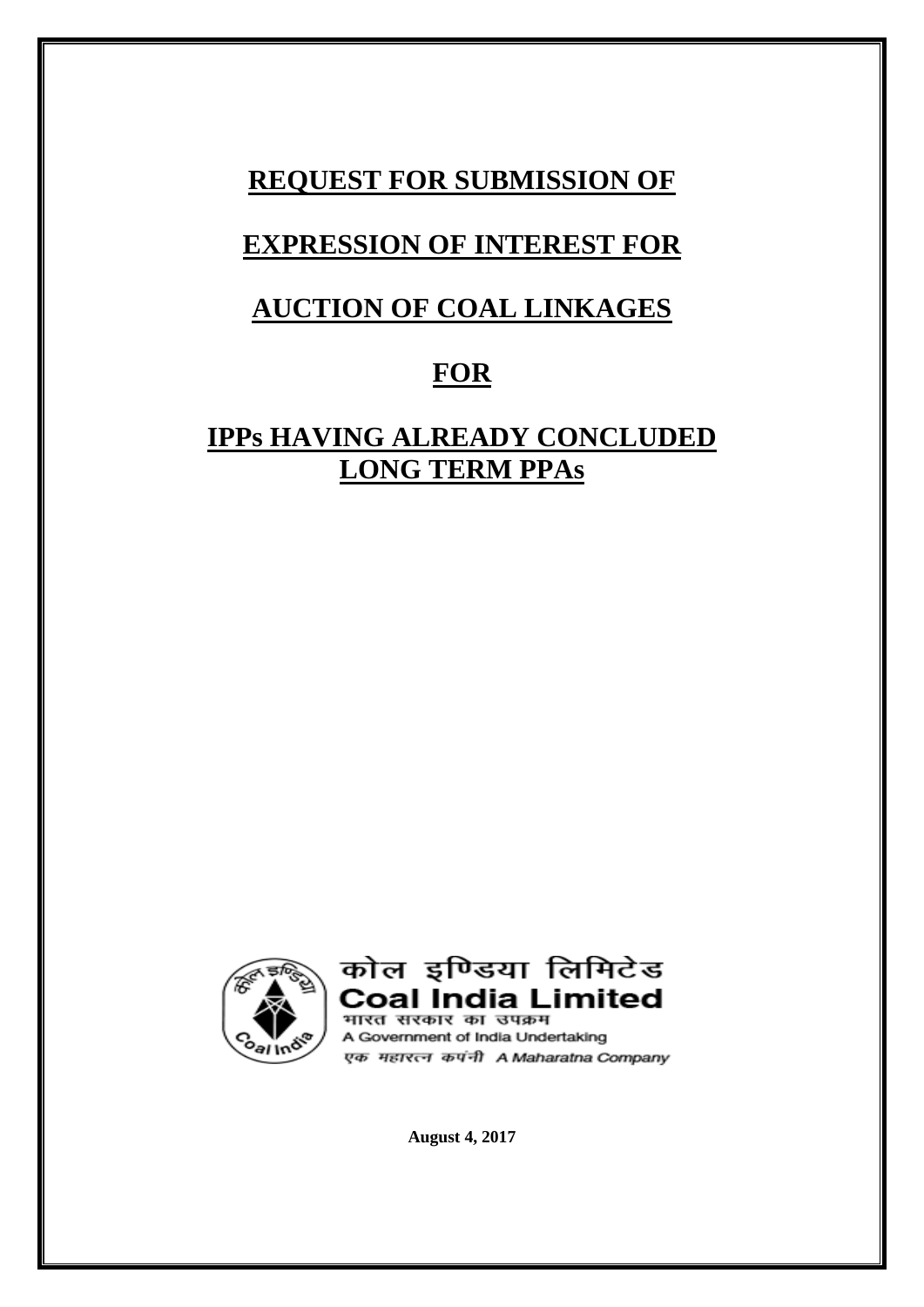#### **DISCLAIMER**:

*The information contained in this Request for Submission of Expression of Interest for auction of coal linkages for IPPs having already concluded long term PPAs ("Request for Submission of EOI") or information subsequently provided to any IPP (as defined below), prospective bidder, Bidder, person, party, participant, applicant or interested party ("Prospective Bidder"), whether verbally or in documentary or any other form by or on behalf of Coal India Limited ("CIL") and/or any of its employees or advisors, is provided to the Prospective Bidder(s) on the terms and conditions set out in this Request for Submission of EOI.*

*This Request for Submission of EOI is neither an agreement nor an offer by CIL to the Prospective Bidders or any other person. The purpose of this Request for Submission of EOI is to provide the Prospective Bidders with information that may be useful to them in making their Expression of Interest pursuant to this Request for Submission of EOI. This Request for Submission of EOI includes statements which reflect various assumptions and assessments arrived at by CIL inter alia in relation to the power sector. Such assumptions, assessments and statements do not purport to contain all the information that each Prospective Bidder may require. This Request for Submission of EOI may not be appropriate for all persons and it is not possible for CIL, its employees or advisors to consider the investment objectives, financial situation and particular needs of each Prospective Bidder who reads or uses this Request for Submission of EOI. The assumptions, assessments, statements and information contained in this Request for Submission of EOI may not be complete, accurate, adequate or correct. Each Prospective Bidder should, therefore, conduct its own investigations and analysis and should check the accuracy, adequacy, correctness, reliability and completeness of the assumptions, assessments, statements and information contained in this Request for Submission of EOI and obtain independent advice from appropriate sources before submitting their Expression of Interest.*

*Information provided in this Request for Submission of EOI to the Prospective Bidder(s) has been collated from several sources, some of which may depend upon interpretation of Applicable Law. The information given is not intended to be an exhaustive account of statutory requirements and should not be regarded as complete. CIL accepts no responsibility for the accuracy or otherwise for any statement contained in this Request for Submission of EOI.*

*CIL, its employees and advisors make no representation or warranty and shall have no liability to any person, including any Prospective Bidder under any law, statute, rules or regulations or tort, principles of restitution or unjust enrichment or otherwise for any loss, damages, cost or expense which may arise from or be incurred or suffered on account of anything contained in this Request for Submission of EOI or otherwise, including the accuracy, adequacy, correctness, completeness or reliability of this Request for Submission of EOI and any assessment, assumption, statement or information contained therein or deemed to form part of this Request for Submission of EOI or arising in any way from participation in this auction process.*

*CIL also accepts no liability of any nature whether resulting from negligence or otherwise howsoever caused, arising from reliance of any Prospective Bidder upon the statements contained in this Request for Submission of EOI.*

*Notwithstanding anything contained in this Request for Submission of EOI, CIL may, in its absolute discretion, but without being under any obligation to do so, update, amend or supplement the information, assessment, process or assumptions contained in this Request for Submission of EOI.*

*The issue of this Request for Submission of EOI does not imply that CIL is bound to select or shortlist any party and CIL reserves the right (without incurring any liability) to reject all or any of the Prospective Bidders, as the case may be, without assigning any reason whatsoever.*

*Each Prospective Bidder shall bear all its costs associated with or relating to registration, preparation and submission of its Expression of Interest or relating to its Expression of Interest. Nothing contained*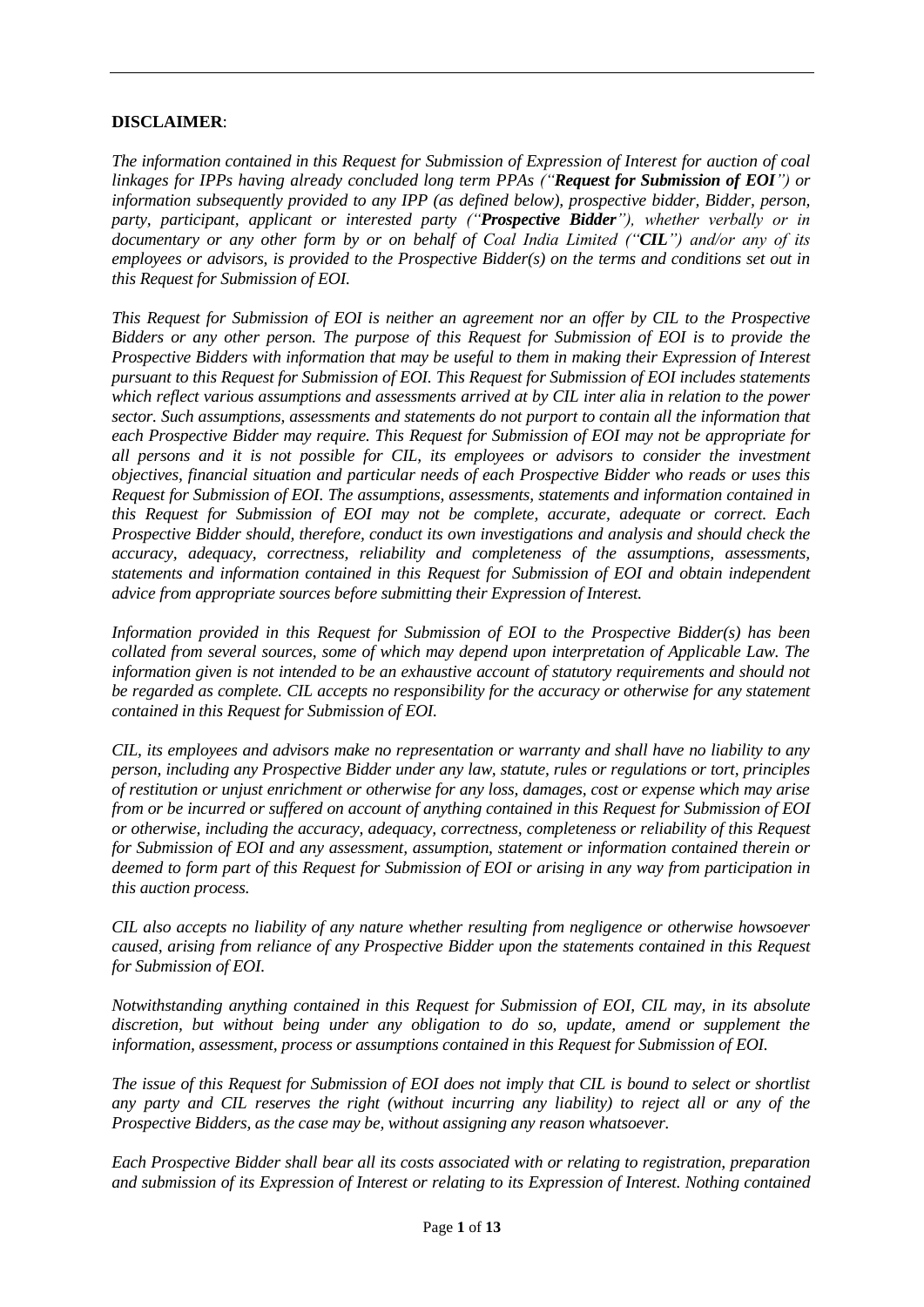*in this Request for Submission of EOI shall be binding on CIL or confer any right on the Prospective Bidders.*

*Pursuant to this Request for Submission of EOI, CIL will be uploading the Scheme Document for auction of coal linkages to IPPs having already concluded long term PPAs ("Scheme Document") and the definitive document(s). In case of any inconsistency between this Request for Submission of EOI and the Scheme Document and the definitive document(s), the Scheme Document and the definitive document(s) shall be final and shall prevail, in the manner specified under the relevant document.*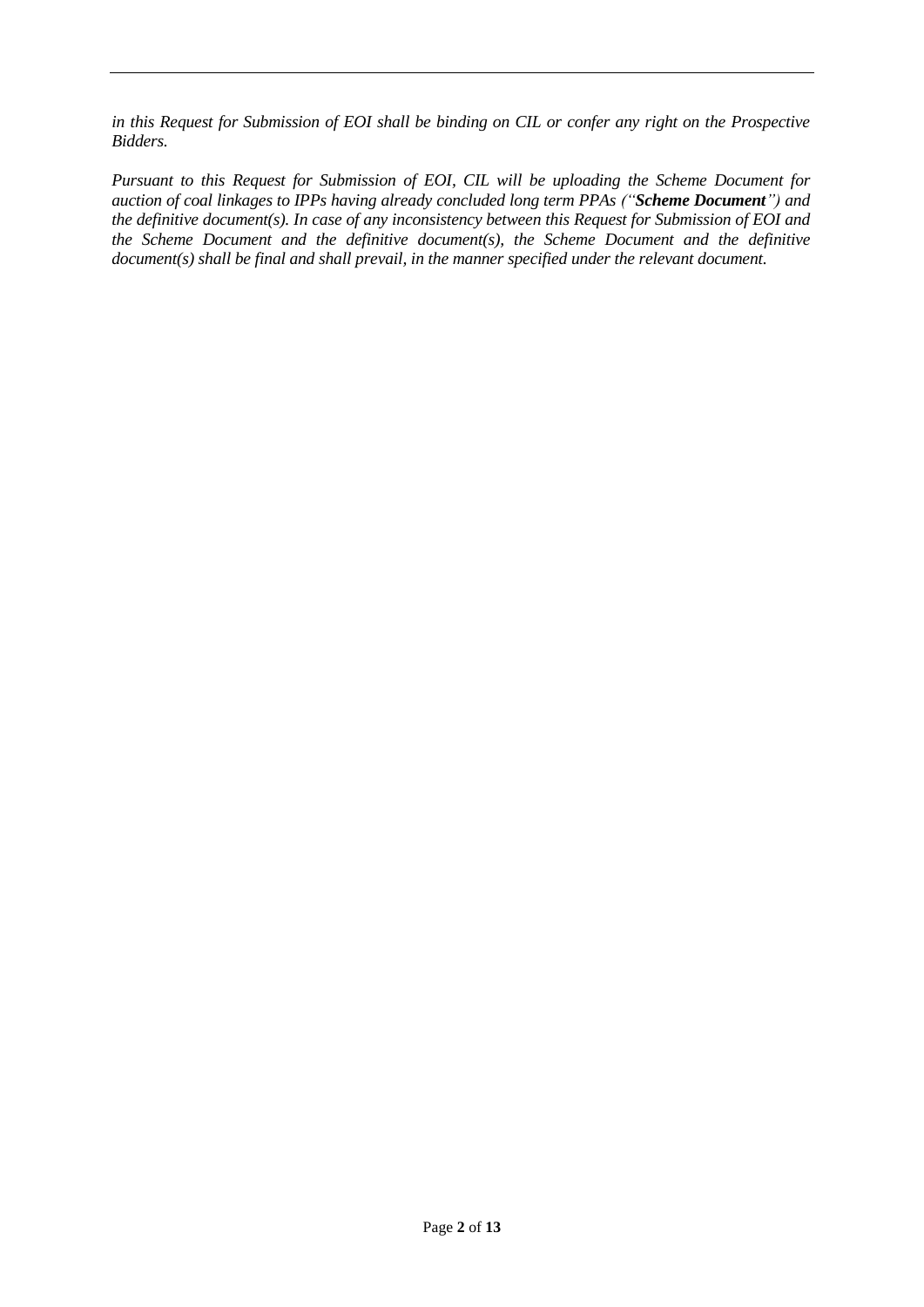## **REQUEST FOR SUBMISSION OF EOI**

#### 1. **Registration**

1.1. Pursuant to the Notice Inviting Registration dated July 20, 2017 ("**Notice**"), an independent power producers, which are generating companies not owned/controlled by the Central/State Government ("**IPP**"), meeting the Eligibility Criteria set out in Clause 3 and which is desirous of participating in the auction through its Specified End Use Plant(s), is required to register such Specified End Use Plant(s) on the website of the service provider (M/s MSTC Ltd) ("**Electronic Platform**") ("**Bidder**"), no later than the timeline as may be prescribed, against payment of a non-refundable fee of Rs. 10,000/- plus applicable taxes. The link for the registration is provided below:

[www.mstcecommerce.com/auctionhome/shakti/index.jsp](http://www.mstcecommerce.com/auctionhome/shakti/index.jsp)

- 1.2. Each Bidder's registration shall be linked to a Specified End Use Plant and each Specified End Use Plant may be registered only once.
- 1.3. In this context, "**Specified End Use Plant**" shall mean one or more power generating units (but does not mean and include a captive power plant as defined under Rule 3 of the Electricity Rules, 2005) situated in a single location within the same boundary located in India and owned by the Bidder.

#### 2. **Submission of Expression of Interest**

- 2.1. Each Bidder is required to upload on the Electronic Platform the duly executed and stamped Expression of Interest ("**EOI**") in the format set out in **Annexure I**, no later than the timeline as may be prescribed.
- 2.2. Additionally, the documents set out in Paragraph 1(v) of **Annexure I** are also required to be submitted in original in sealed envelopes, setting out on the covering envelope "*Original Documents for SHAKTI Scheme Auction*", no later than the timeline as may be prescribed. The Bidders must also mention the name of the Bidder submitting the documents on the left bottom corner of the envelope. The sealed envelope(s) shall be submitted at the following address:

Regional Manager (ER) MSTC Limited 225 F, AJC Bose Road, 3rd Floor Kolkata – 700020

- 2.3. All the other documents set out in this Request for Submission and the EOI are required to be uploaded on the Electronic Platform.
- 2.4. The information submitted by the Bidder as part of the EOI shall be verified by CEA, on the basis of the documentation/information submitted by each Bidder. In case any additional information is required, the same shall be provided by the Bidder within the specified timeframe.

## 3. **Eligibility Criteria**

The Bidder would be required to comply with the following eligibility criteria to be able to submit the EOI:

## 3.1. **Basic Eligibility Criteria**

3.1.1. The Bidder having already Concluded PPAs in respect of the Specified End Use Plant(s) registered under Clause 1. In this regard, "**Concluded PPA**" shall mean the executed long term PPA (both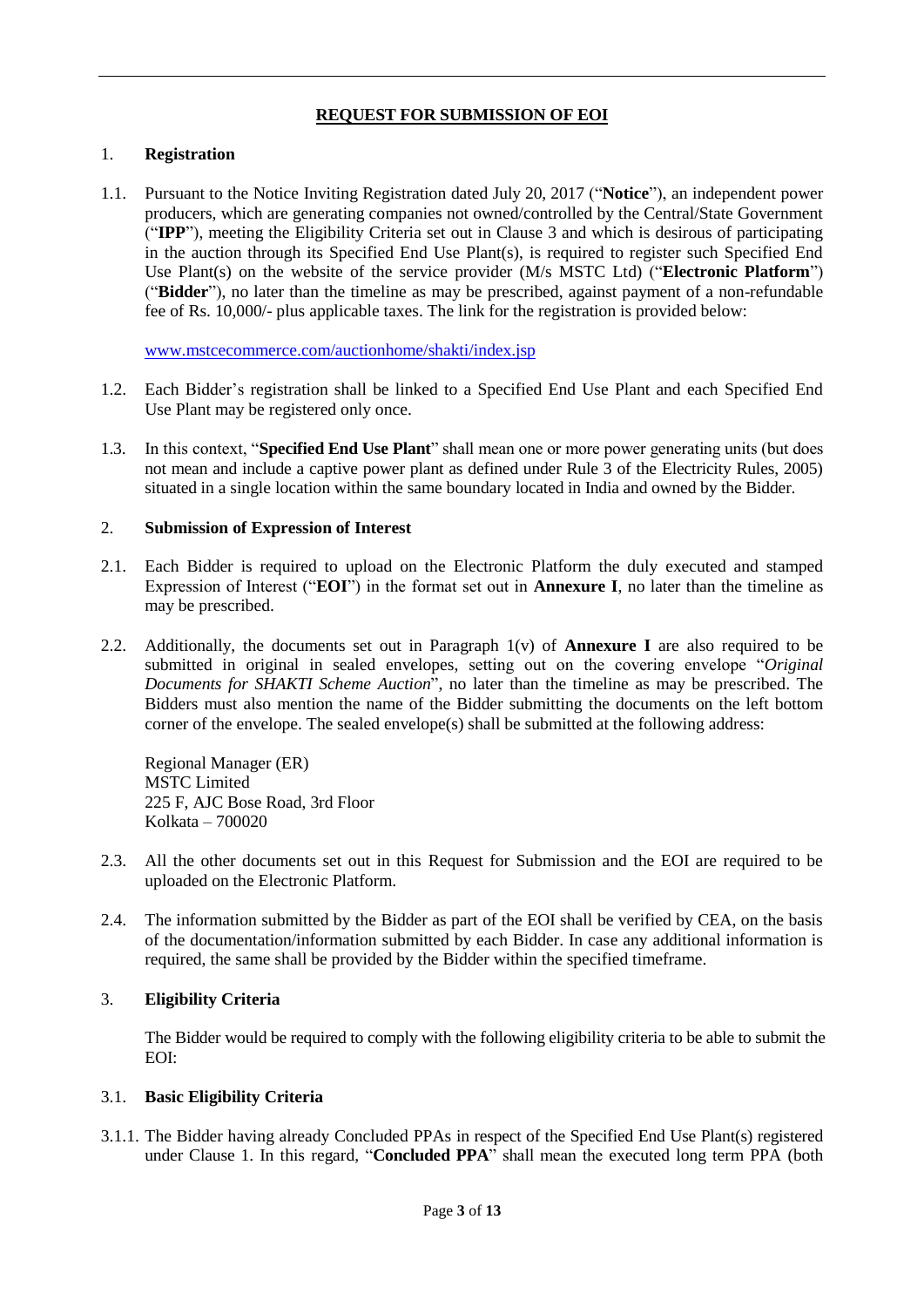under section 62 and section 63 of the Electricity Act, 2003), based on domestic coal, which has been adopted or approved by the appropriate regulatory commission on or before May 17, 2017.

## 3.2. **Additional Eligibility Criteria**

- 3.2.1. The Bidder having already Concluded PPAs in respect of the Specified End Use Plant(s) registered under Clause 1 and:
	- (a) not having coal linkage at all; or
	- (b) having coal linkage for quantity which is less than 90% of their coal requirement, computed as per Consumption Norms prescribed in **Annexure II**.
- 3.2.2. The Bidder should be the owner of the Specified End Use Plant(s) registered under Clause 1.
- 3.2.3. The registered Specified End Use Plant should have already commissioned or should have a target commissioning date no later than March 31, 2022.
- 3.2.4. The Bidder shall not have been convicted for wrongful utilization of coal by the Central Bureau of Investigation or any other governmental authority or statutory or judicial body.
- 3.2.5. Existing linkage holders are not allowed to surrender their letter of assurance/fuel supply agreement to participate in this auction.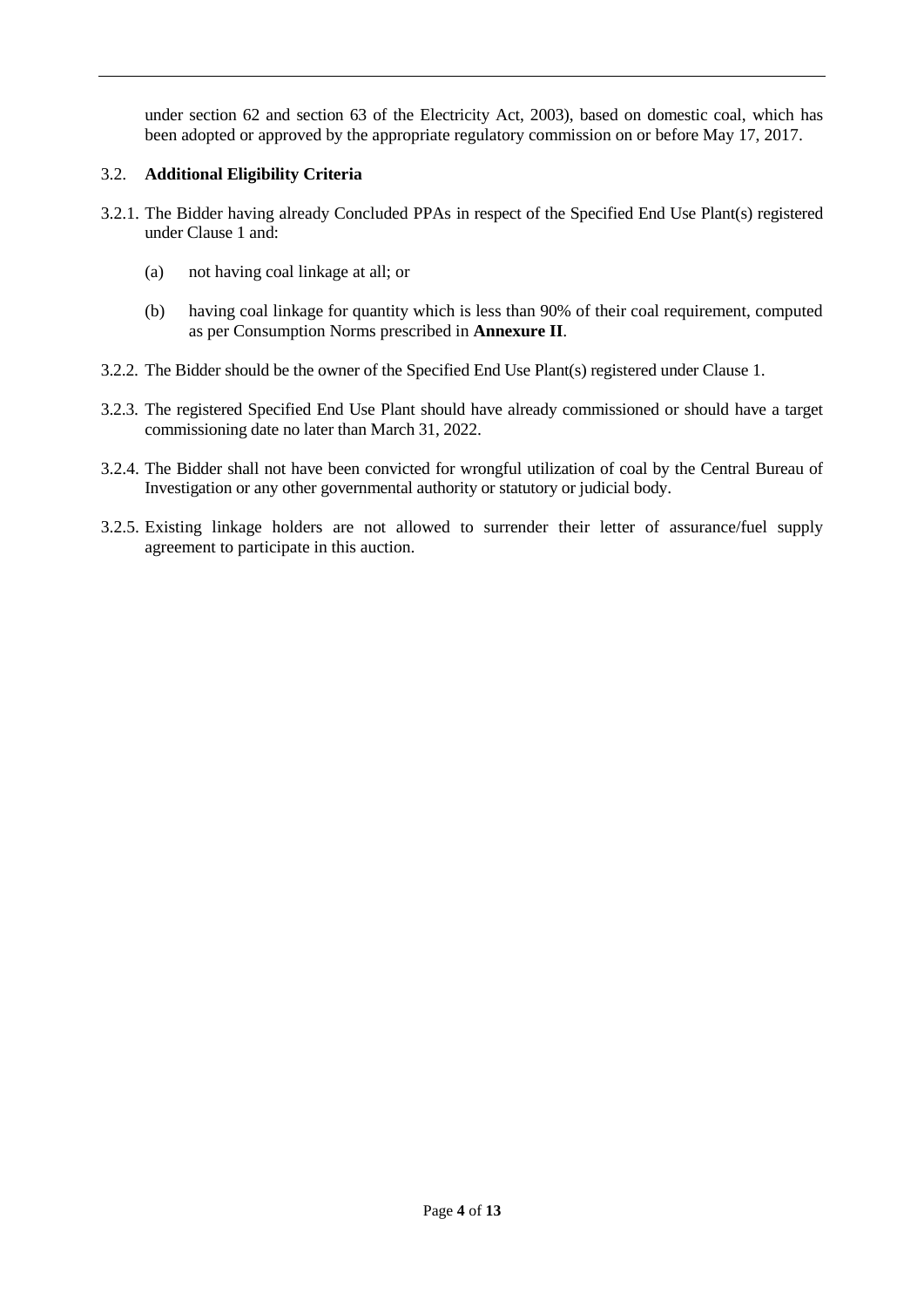## **ANNEXURE I**

## **FORMAT OF EOI**

(*On the letterhead of the Bidder*)

Date:

### **Sub: Expression of Interest ("EOI") [***Insert name and Service Provider Registration No. of the Specified End Use Plant***]**

Dear Sir,

With reference to the Request for Submission of EOI for auction of coal linkages for IPPs having already concluded long term PPAs dated [*insert*] ("**Request for Submission**"), we hereby express our interest to participate in the auction and submit the following documents and information for your consideration:

- 1. Documents and Information
	- (i) MSTC Registration Number:
	- (ii) Name of the Bidder:
	- (iii) Details of the Specified End Use Plant:\*

| <b>Particulars</b>                              | Unit       |
|-------------------------------------------------|------------|
| Name of the Specified End Use Plant             |            |
| Location of the Specified End Use Plant         |            |
| Date of Commissioning of the Specified End      |            |
| Use Plant**                                     |            |
| Capacity of the Specified End Use Plant         | <b>MW</b>  |
| Capacity of the Specified End Use Plant against | <b>MW</b>  |
| which there is a Concluded PPA based on         |            |
| domestic coal                                   |            |
| Number of Concluded PPAs and details of each    |            |
| such PPA (including expiry date of the PPA)     |            |
| <b>Station Heat Rate***</b>                     | kcal/kWh   |
| Technology (sub-critical, super critical etc)   |            |
| <b>Main Steam Pressure</b>                      | Ata        |
| Motor Driven Boiler Feed Pump (MDBFP)           | Yes/No     |
| Existing linkage (if any)                       | <b>TPA</b> |
| Name of the captive coal mine, if any           |            |
| Peak-rated capacity of the captive coal mine    | <b>TPA</b> |
| Grade of coal of the captive coal mine          |            |
| Percentage of power sold on merchant basis (of  | $\%$       |
| generation capacity of the Specified End Use    |            |
| Plant linked to coal mine)****                  |            |

*\*In case two or more units are combined and registered as a Specified End Use Plant, the Bidder has to provide the above details for each such unit.*

*\*\*In case the Specified End Use Plant is yet to be commissioned, kindly provide the anticipated commissioning date of the Specified End Use Plant. The Bidder shall intimate CIL, six months in advance, about any change in the commissioning schedule of their Specified End Use Plant.*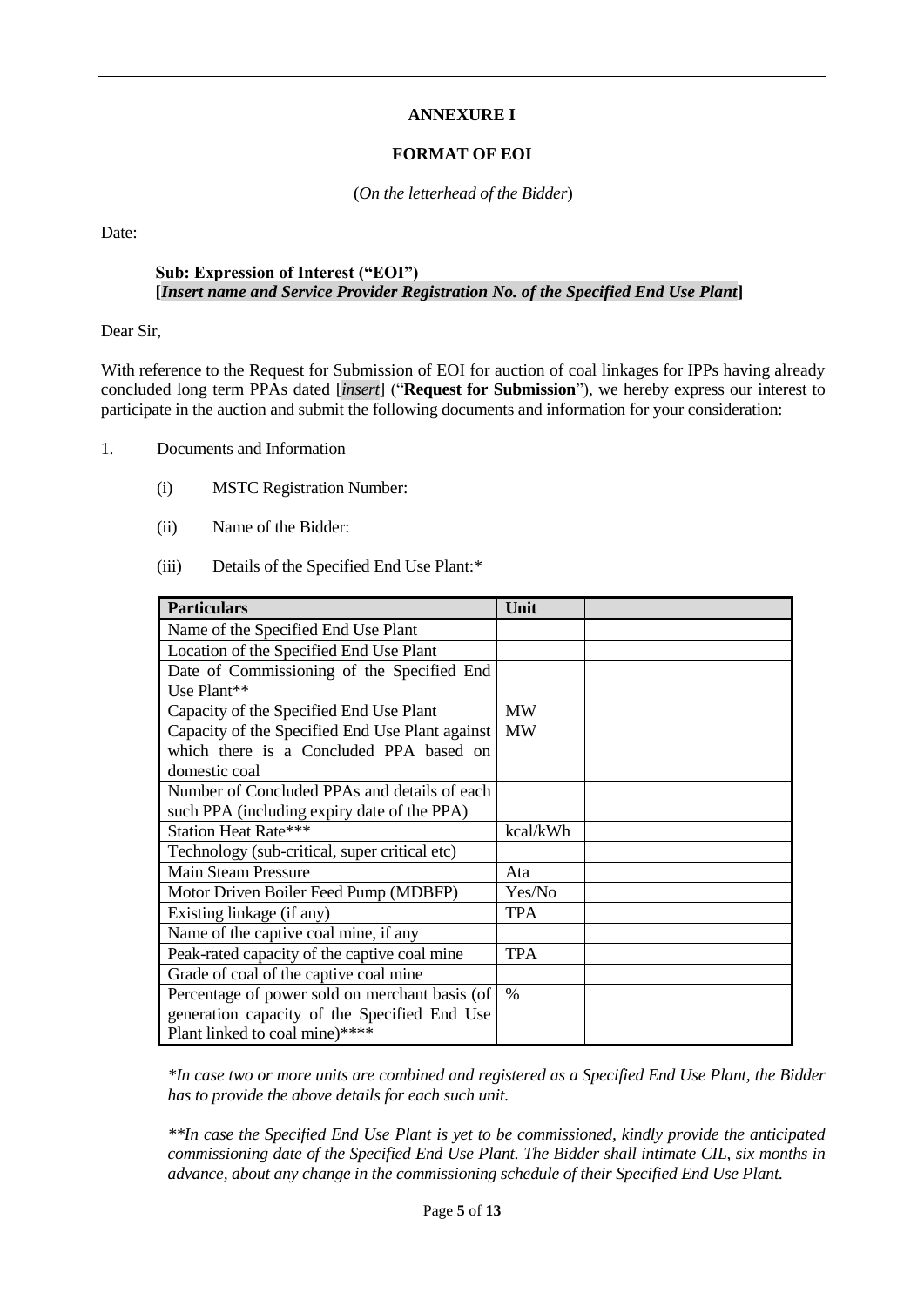*\*\*\*In case the Regulator has approved a higher SHR, the Bidder should specify the same along with supporting documents.*

*\*\*\*\*In this regard, the specified percentage shall be fixed for the purposes of this auction and shall not be subject to any change thereafter.*

- (iv) With respect of each registered Specified End Use Plant, copy(ies) of all executed PPAs which have been adopted and/or approved by the appropriate regulatory commission on or before May 17, 2017. Please ensure that if the size of the PPA exceeds 10 MB, the PPA shall be split into parts such that the size of each part does not exceed 10 MB.
- (v) Relevant corporate authorizations of the Bidder for executing this EOI viz. notarised Power of Attorney in the format set out in **Appendix I** and certified true copy of board resolution and/or certified true copy of shareholders resolution etc. The said documents are submitted in original in the manner prescribed in the Request for Submission.
- (vi) Letter from the respective DISCOM for each Specified End Use Plant in the format set out in **Appendix II**.
- (vii) Documents evidencing existing linkage(s) (e.g. current and existing fuel supply agreements) and/or captive coal mine(s) (e.g. copy of vesting order, mining plan or any other document evidencing the ownership, peak-rated capacity etc of the captive coal mine). Please ensure that the size of such documents does not exceed 10MB (in size).
- 2. We, the undersigned, are duly authorized to represent and act on behalf of [*insert name of the Bidder*] and having reviewed and fully understood all information provided in the Request for Submission and having considered all relevant information, wish to hereby express our continued interest in the auction.
- 3. We hereby submit our EOI and we further confirm that we meet the Eligibility Criteria.
- 4. We hereby agree, undertake, understand and declare as under:
	- a. Without prejudice to the foregoing, notwithstanding any qualifications or conditions, whether implied or otherwise, contained in our EOI, we hereby represent and confirm that our EOI is unqualified and unconditional and is without any deviations, conditions or any assumptions in all respects;
	- b. We declare that in the event Coal India Limited ("**CIL**") discovers anything contrary to the above declarations, it is empowered to forthwith disqualify us and our EOI from further participation in the auction;
	- c. We undertake that in case due to any change in facts or circumstances or the applicable laws during the auction, we are attracted by the provisions of disqualification, we shall intimate CIL of the same immediately; and
	- d. CIL may, in its sole, absolute and unfettered discretion, reject or accept any EOI and/or cancel/modify the auction.
- 5. We undertake to provide any additional documents/information as may be required in this regard. We shall make available to CIL any additional documents/information it may find necessary or require to supplement or authenticate this EOI.
- 6. We hereby undertake and confirm that the documents provided and information given herein is true, complete, accurate and correct and is not false, misleading and/or incorrect, in any manner whatsoever. If the information provided is discovered to be false, misleading and/or incorrect, we shall be liable under applicable laws for the time being in force and subject to the consequences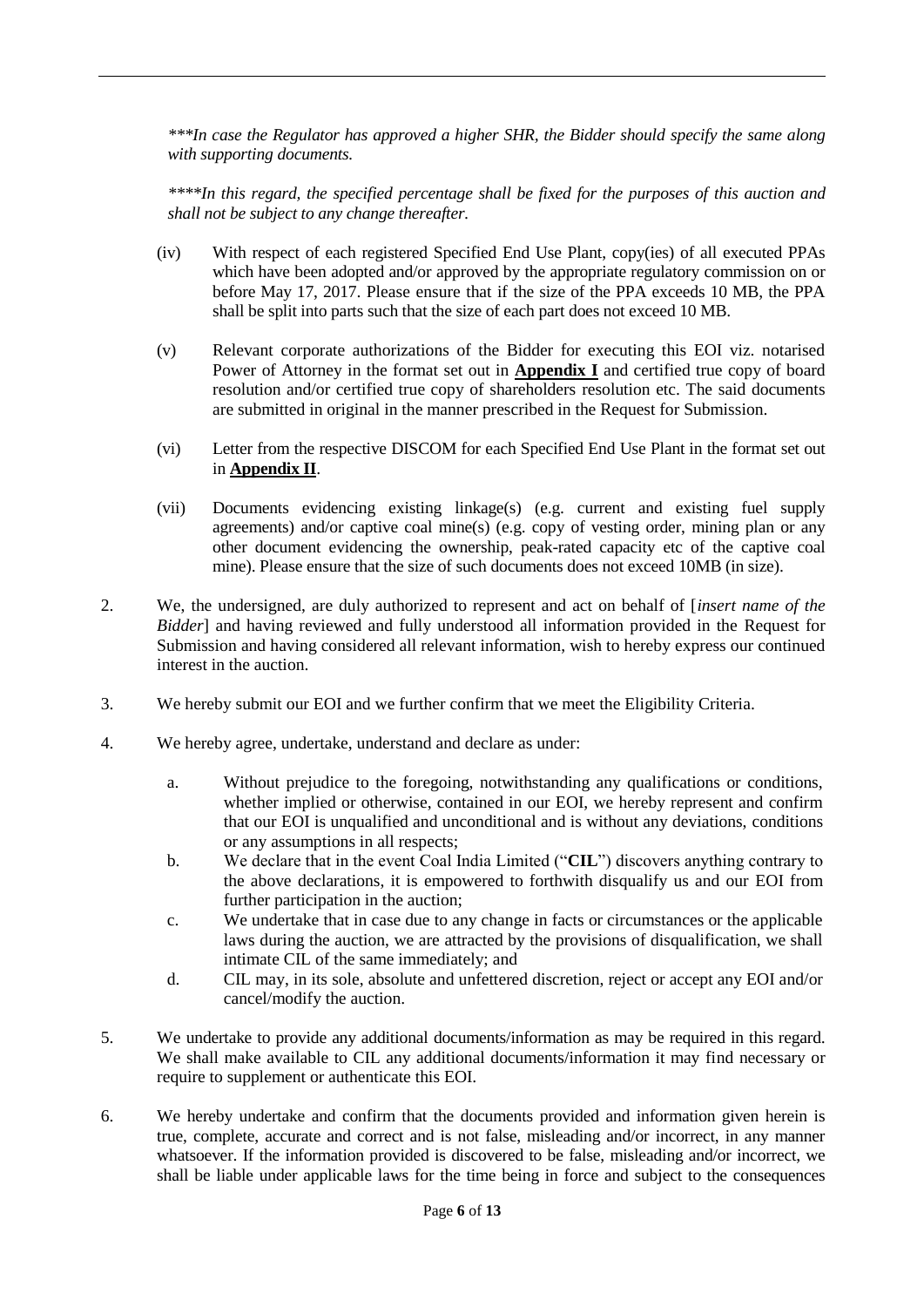envisaged in the Scheme Document and the definitive document(s).

- 7. We have not surrendered our letter of assurance(s)/fuel supply agreement(s) for the purpose of participating in this auction.
- 8. This EOI shall be governed by and construed in all respects according to the applicable laws being in force in India.
- 9. All the terms used herein but not defined, shall have the meanings as ascribed thereto under the Request for Submission.

Signature of the Authorised Signatory Name and designation of the Authorised Signatory: Name of the Bidder: Stamp of the Bidder: Date: Place:

\_\_\_\_\_\_\_\_\_\_\_\_\_\_\_\_\_\_\_\_\_\_\_\_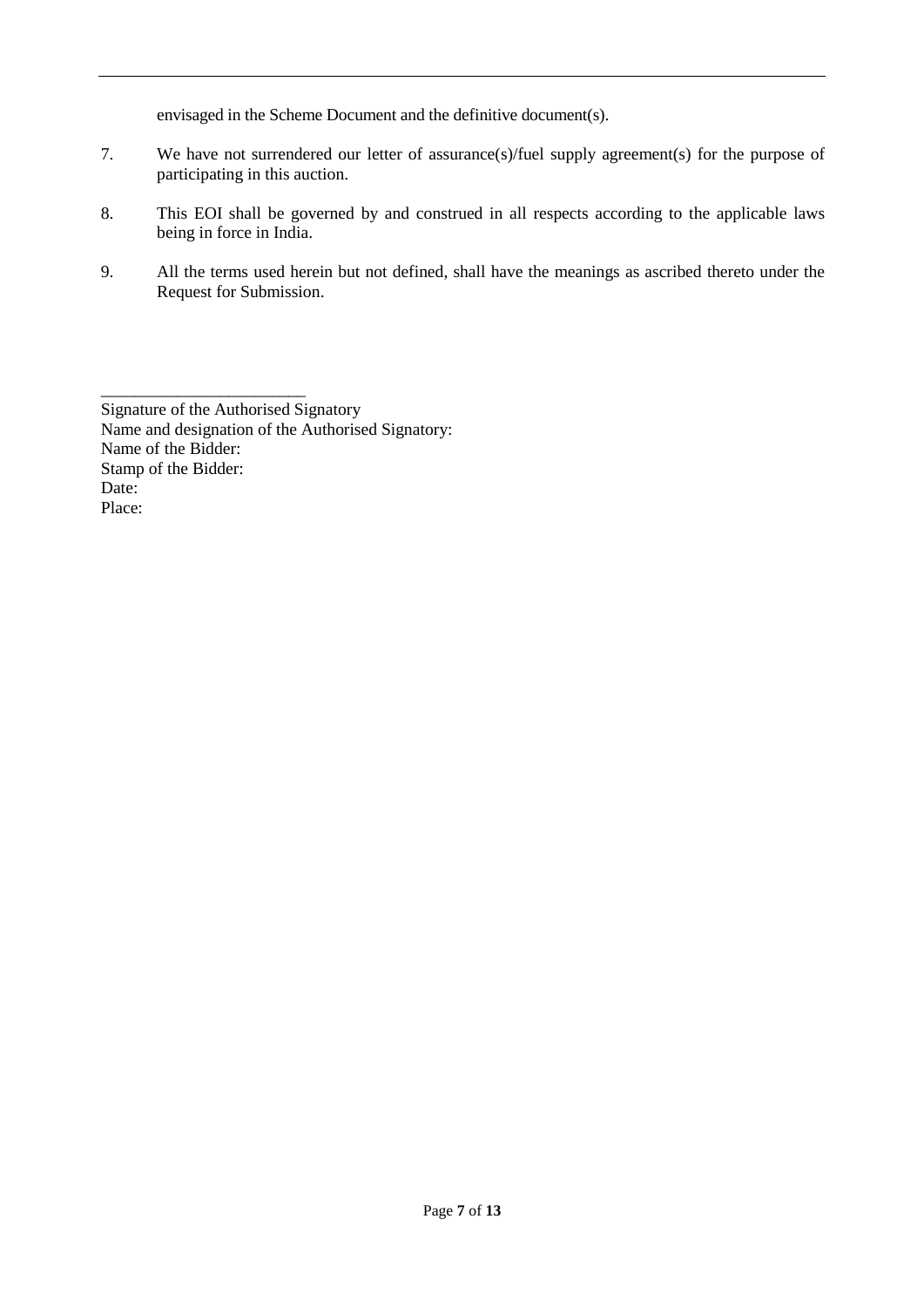## **Appendix I**

#### **Format of Power of Attorney**

#### [*To be stamped in accordance with the relevant Stamp Act and notarized*]

Know all men by these presents, We, [●], (*name and address of the registered office*) do hereby irrevocably constitute, nominate, appoint and authorise Mr./ Ms  $\bullet$ , son/daughter/wife of  $\bullet$  and presently residing at [●], who is presently employed with us and holding the position of [●], as our true and lawful attorney (hereinafter referred to as the "**Attorney**") to do in our name and on our behalf, all such acts, deeds and things as are necessary or required in connection with or incidental to participation in auction process, in response to documents, including but not limited to, the Notice Inviting Registration dated July 20, 2017 ("**Notice**"), the Request for Submission of EOI for auction of coal linkages for IPPs having already concluded long term PPAs dated [●] ("**Request for Submission**") and any other document(s) issued by Coal India Limited ("**CIL**") in this regard (collectively referred to as the "**Documents**") including but not limited to signing (including through affixation of digital signatures) and submission of all applications, affidavits, bids and other documents and writings, participate in bidders' and other conferences and providing information/responses to CIL, representing us in all matters before CIL, and generally dealing with CIL in all matters in connection with or relating to or arising out of our bid for the coal linkages and/or upon award thereof to us and/or till the entering into of the fuel supply agreement with the relevant subsidiary.

AND we hereby agree to ratify and confirm and do hereby ratify and confirm all acts, deeds and things done or caused to be done by our said Attorney pursuant to and in exercise of the powers conferred by this power of attorney and that all acts, deeds and things done by our said Attorney in exercise of the powers hereby conferred shall and shall always be deemed to have been done by us.

All capitalized terms used but not defined herein shall have the meanings ascribed to them in the Documents.

IN WITNESS WHEREOF WE, [●], THE ABOVE NAMED PRINCIPAL HAVE EXECUTED THIS POWER OF ATTORNEY ON THIS [●] DAY OF [●], 20[●]

For  $\lceil \bullet \rceil$ 

(Signature, name, designation and address)

Witnesses:

1. 2.

Accepted Notarised

(Signature, name, designation and address of the Attorney)

Notes:

- *The power of attorney to be submitted by the Bidder shall substantially be in the format set out above.*
- *The mode of execution of the power of attorney should be in accordance with the procedure, if any, laid down by the Applicable Law and the charter documents of the executant(s) and when it is so required, the same should be under common seal affixed in accordance with the required procedure.*
- *Wherever required, the Bidder should submit for verification the extract of the charter documents and documents such as a board or shareholders resolution authorizing the execution of this*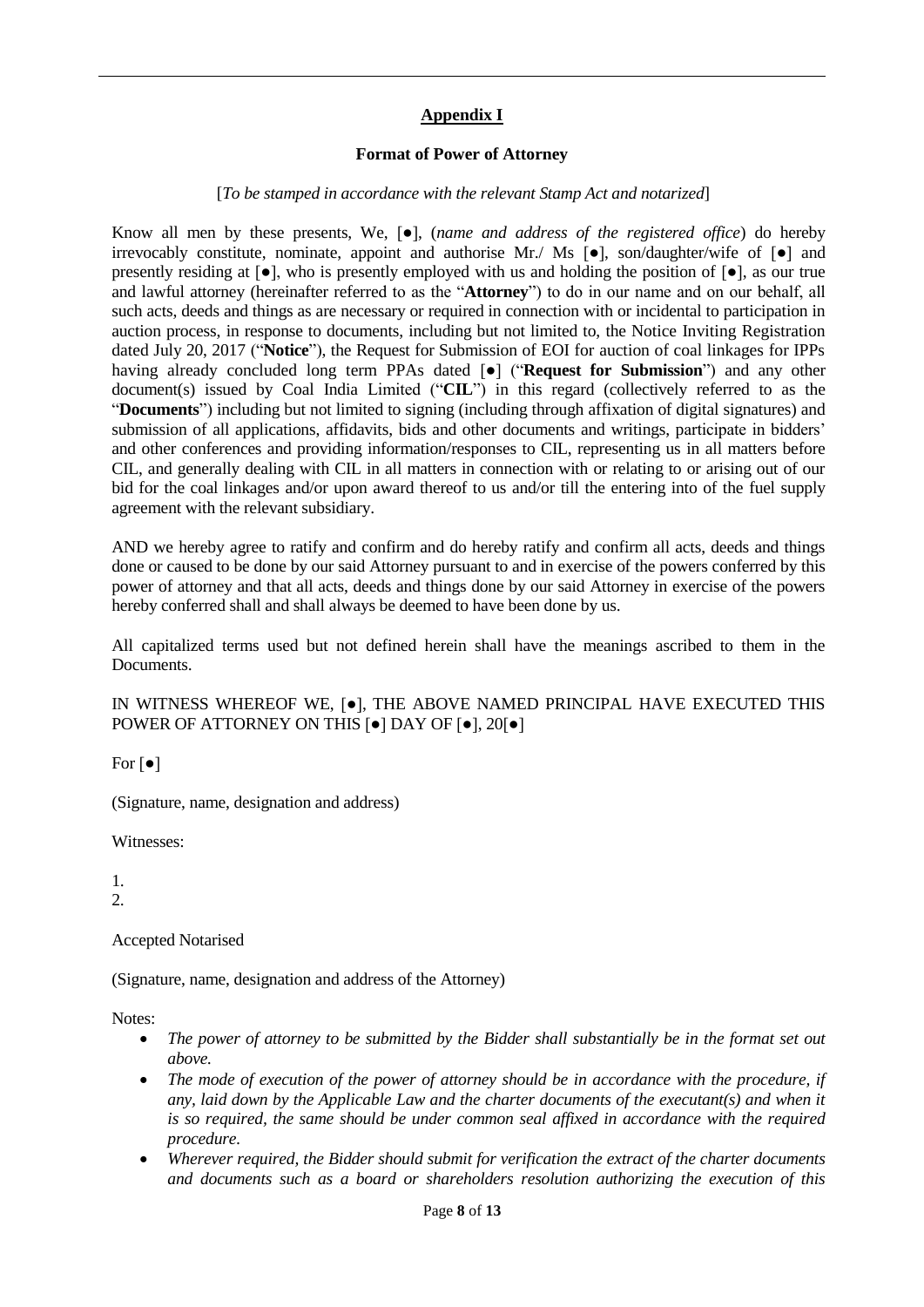*power of attorney.*

- *For a power of attorney executed and issued overseas, the document will also have to be legalised by the Indian Embassy and appropriately notarised in the relevant jurisdiction. However, the power of attorney provided by Bidders from countries that have signed the Hague Legislation Convention, 1961 are not required to be legalised by the Indian Embassy if it carries a conforming apostille certificate.*
- *The power of attorney must be issued in the name of the person whose digital signature would be used to sign the documents on the Electronic Platform.*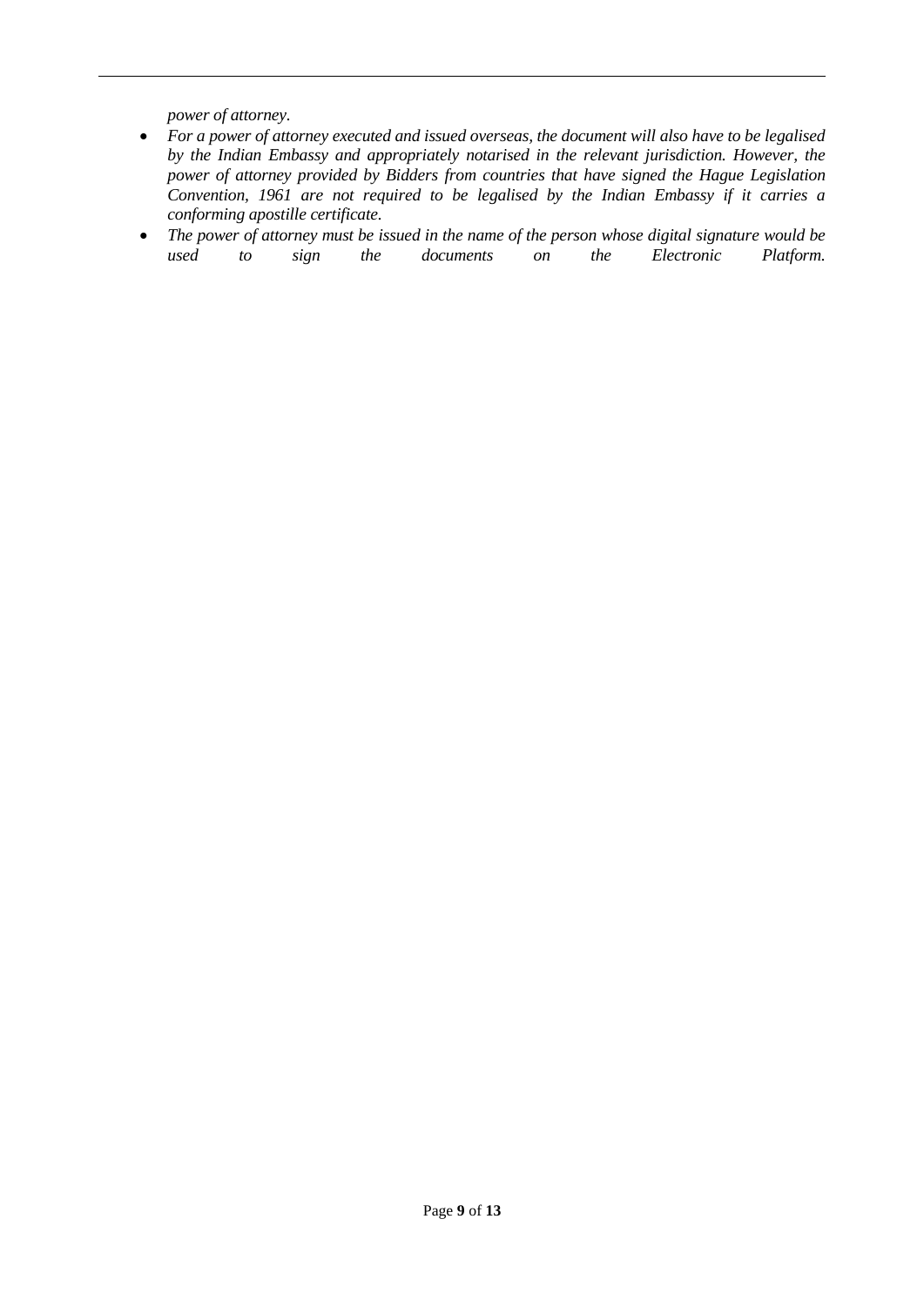## **Appendix II**

#### **Format of Certification from DISCOM**

*Sub: Verification Certificate*

Pursuant to Paragraph B(ii) of the Scheme for Harnessing and Allocating Koyala (Coal) Transparently in India dated May 22, 2017 issued by the Ministry of Coal ("**SHAKTI Policy**), we have verified the validity and enforceability of the following concluded long term power purchase agreement(s) ("**PPA(s)**"), as set out in **Schedule 1** below.

We hereby certify that, having regard to the provisions of the SHAKTI Policy, each of the above executed long term PPA has been adopted or approved by the appropriate regulatory commission on or before May 17, 2017 and the Bidder meets the Basic Eligibility Criteria specified in the Request for Submission of EOI dated [●] ("**Request for Submission**").

(Signatory)

\_\_\_\_\_\_\_\_\_\_\_\_\_\_\_\_\_\_\_\_\_\_\_\_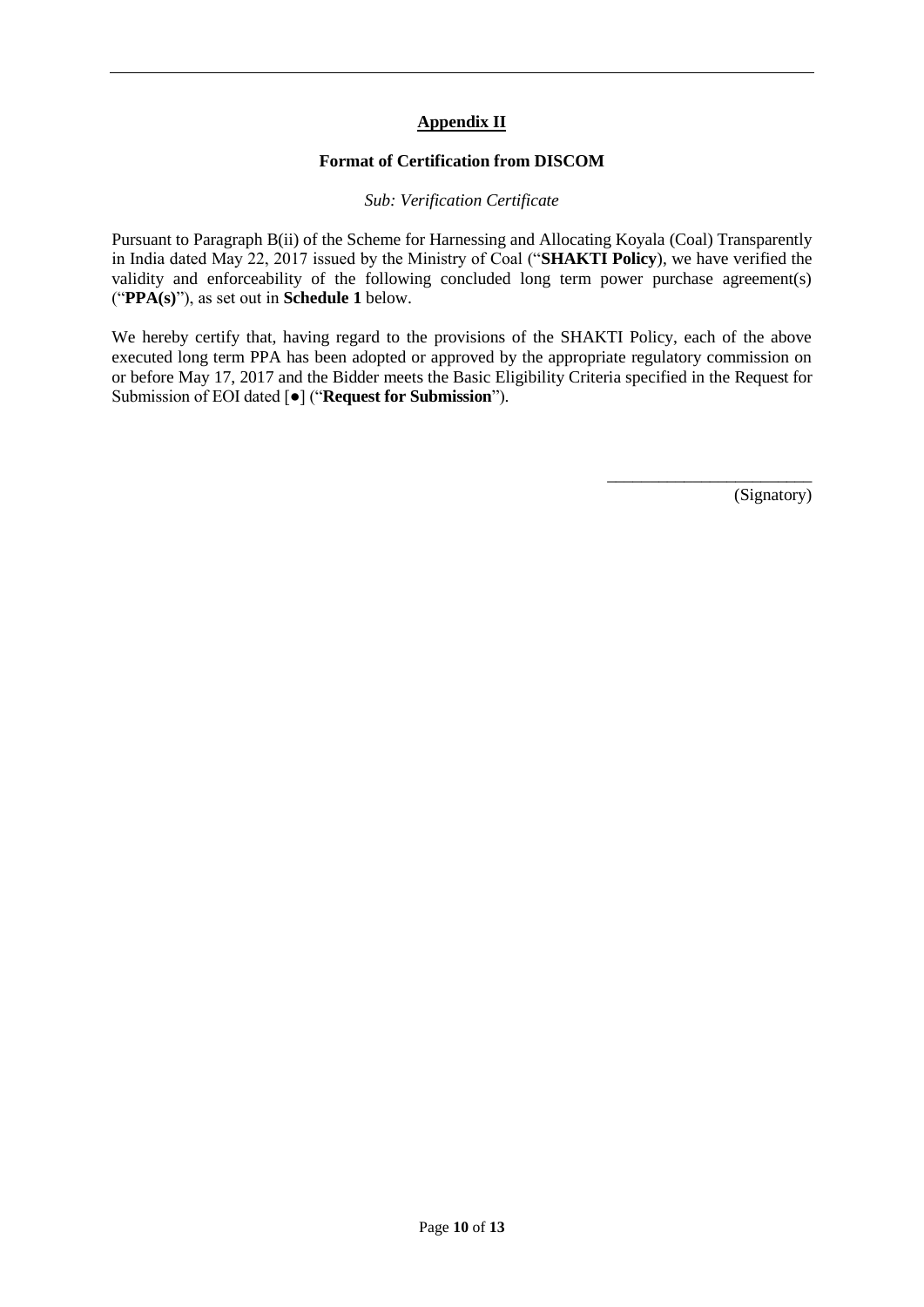## **Schedule 1**

| Name of project/Specified End Use Plant<br>1.                      |            |                     |          |
|--------------------------------------------------------------------|------------|---------------------|----------|
| 2.<br>Capacity (MW) and unit configuration                         |            |                     |          |
| Name of Developer as per Co. registration /<br>3.                  |            |                     |          |
| Registration No.                                                   |            |                     |          |
| COD (Actual / Anticipated)<br>4.                                   |            |                     |          |
| 5.<br><b>Status of PPA</b>                                         |            |                     |          |
| 5.1 Name of DISCOM / Lead Procurer                                 |            |                     |          |
| (in case of more than one PPA details may be                       |            |                     |          |
| furnished separately for each PPA)                                 |            |                     |          |
| 5.2 If the PPA has been signed as Back to Back with                |            |                     |          |
| Trader the following details may be furnished.                     |            |                     |          |
| 5.2.1 Name of the Trader                                           |            |                     |          |
| 5.2.2 PPA capacity (MW)                                            |            |                     |          |
|                                                                    |            |                     |          |
| Date of signing of PPA with Trader<br>5.2.3                        |            |                     |          |
| 5.2.4<br>Tenure                                                    |            |                     |          |
| 6. Capacity (MW) for which PPA has been signed                     |            |                     |          |
| either directly with DISCOM / Lead Procurer or                     |            |                     |          |
| through Trader as back to back (specify Gross                      |            |                     |          |
| capacity, in case of Net capacity approved Aux.                    |            |                     |          |
| consumption and Transmission loss if any shall be                  |            |                     |          |
| taken in to account)                                               |            |                     |          |
| Tenure (Years)<br>7.                                               |            |                     |          |
| 8.<br>Date of signing of PPA with DISCOM                           |            |                     |          |
| Effective date of supply of Power as per PPA<br>9.                 |            |                     |          |
| 10. Actual date of supply of Power                                 |            |                     |          |
| 11. PPA valid up to (date):                                        |            |                     |          |
|                                                                    |            |                     |          |
| 12. Remaining period of the PPA in Years                           |            |                     |          |
|                                                                    |            |                     |          |
| 13. Source of coal as per PPA and adopted by                       |            |                     |          |
| Regulator                                                          |            |                     |          |
| 14. If the PPA has been adopted by Regulator (Yes /                |            |                     |          |
| No) if Yes furnish date of adoption and effective                  |            |                     |          |
| date of PPA.                                                       |            |                     |          |
| 15. If PPA signed through MoU or tariff based                      |            |                     |          |
| competitive Bidding                                                |            |                     |          |
| 16. In case PPA signed through MoU whether two part                |            |                     |          |
| tariff or single part tariff or on variable cost etc.              |            |                     |          |
| 16.1 Fixed Charge and Variable Charge for 1 <sup>st</sup> year     |            | <b>Fixed Charge</b> | Variable |
| and levellised tariff to be furnished.                             |            |                     | Charge   |
|                                                                    | $1st$ Year |                     |          |
|                                                                    | Levellised |                     |          |
| In case PPA signed through tariff based<br>17                      |            |                     |          |
| Competitive Bidding furnish the following:                         |            |                     |          |
| Whether<br>competitive<br>bidding<br>is<br>17.1                    |            |                     |          |
| as<br>per<br>competitive bidding guidelines and standard           |            |                     |          |
|                                                                    |            |                     |          |
| bidding documents issued by MoP                                    |            |                     |          |
| furnished<br>details<br>If<br>basis<br>of<br>17.2<br>not,<br>about |            |                     |          |
| competitive bidding                                                |            |                     |          |
| Fixed Charge and Variable Charge for 1st year<br>17.3              |            | <b>Fixed Charge</b> | Variable |
| and levellised tariff to be furnished.                             |            |                     | Charge   |
|                                                                    |            |                     |          |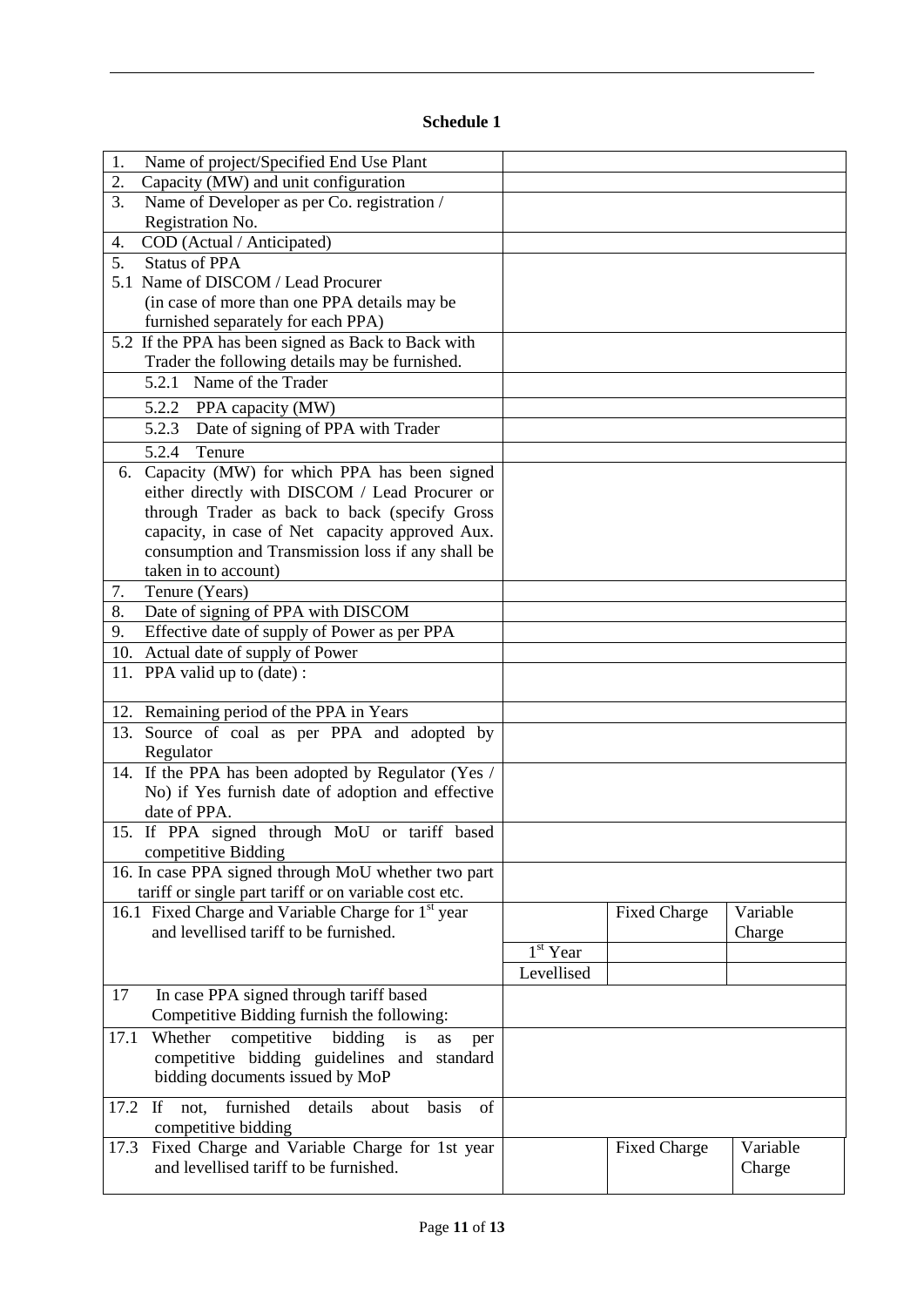| $1st$ Year |  |
|------------|--|
| Levellised |  |

**Signature of Authorised Person of Project Developer Date Name Designation Seal**

**Signature of Authorised Person of DISCOM/Lead Procurer Date Name Designation Seal**